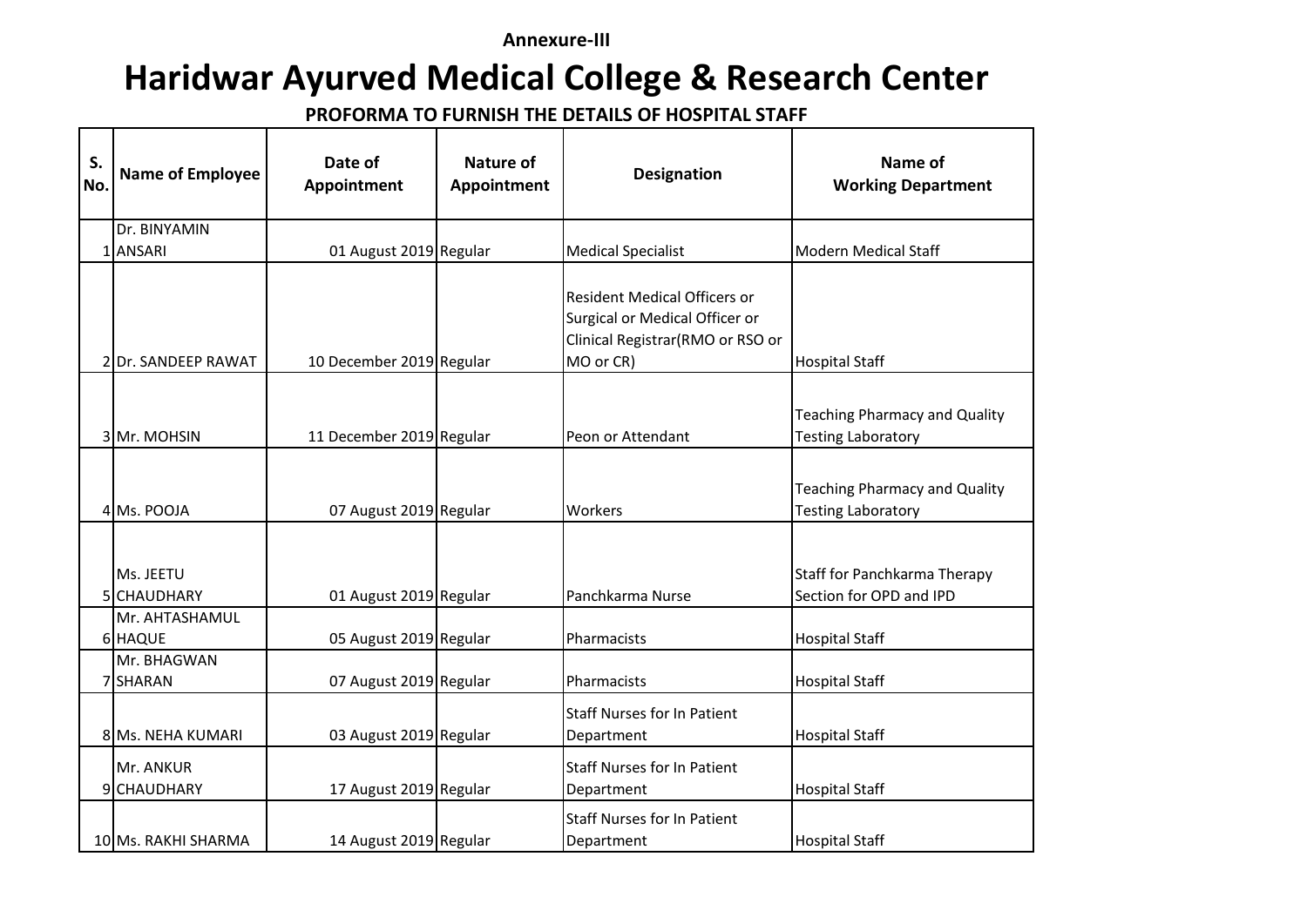| 11 Dr. GULSANNAWER   | 06 September 2019 Regular | <b>Resident Medical Officers or</b><br>Surgical or Medical Officer or<br>Clinical Registrar(RMO or RSO or<br>MO or CR) | <b>Hospital Staff</b>                                   |
|----------------------|---------------------------|------------------------------------------------------------------------------------------------------------------------|---------------------------------------------------------|
|                      |                           | <b>Resident Medical Officers or</b><br>Surgical or Medical Officer or<br>Clinical Registrar(RMO or RSO or              |                                                         |
| 12 Dr. PRAGYA        | 07 September 2019 Regular | MO or CR)                                                                                                              | <b>Hospital Staff</b>                                   |
| 13 Dr. TANVEER ALAM  | 01 August 2019 Regular    | <b>Emergency Medical Officers</b>                                                                                      | <b>Hospital Staff</b>                                   |
| 14 Dr. Neha Chatne   | 31 March 2021 Regular     | Consultants (Teachers of Clinical<br>Departments including<br>Swasthavritta and Yoga<br>Department)                    | <b>Hospital Staff</b>                                   |
| 15 Mr. RUPESH NEGI   | 01 January 2019 Regular   | <b>Staff Nurses for In Patient</b><br>Department                                                                       | <b>Hospital Staff</b>                                   |
| 16 Mr. ARPIT SINGH   | 01 January 2019 Regular   | Dark-Room Attendant                                                                                                    | <b>Hospital Staff</b>                                   |
| 17 Mrs. NEHA URVASHI | 01 January 2019 Regular   | <b>Staff Nurses for In Patient</b><br>Department                                                                       | <b>Hospital Staff</b>                                   |
| 18 Mrs. RAJNI YADAV  | 01 January 2019 Regular   | Panchkarma Assistant                                                                                                   | Staff for Panchkarma Therapy<br>Section for OPD and IPD |
| 19 Dr. SALEEMUDDIN   | 05 December 2019 Regular  | Deputy Medical Superintendent                                                                                          | <b>Hospital Staff</b>                                   |
| 20 Mr. MOHD SAHIL    | 01 January 2019 Regular   | Office Staff (for registration,<br>record maintenance, data entry<br>etc.)                                             | <b>Hospital Staff</b>                                   |
| 21 Mrs. PRIYANKA     | 01 January 2019 Regular   | Laboratory Technicians                                                                                                 | Clinical Laboratory                                     |
| 22 Mrs. SUGANDHA     | 01 January 2019 Regular   | Midwife                                                                                                                | Labour Room                                             |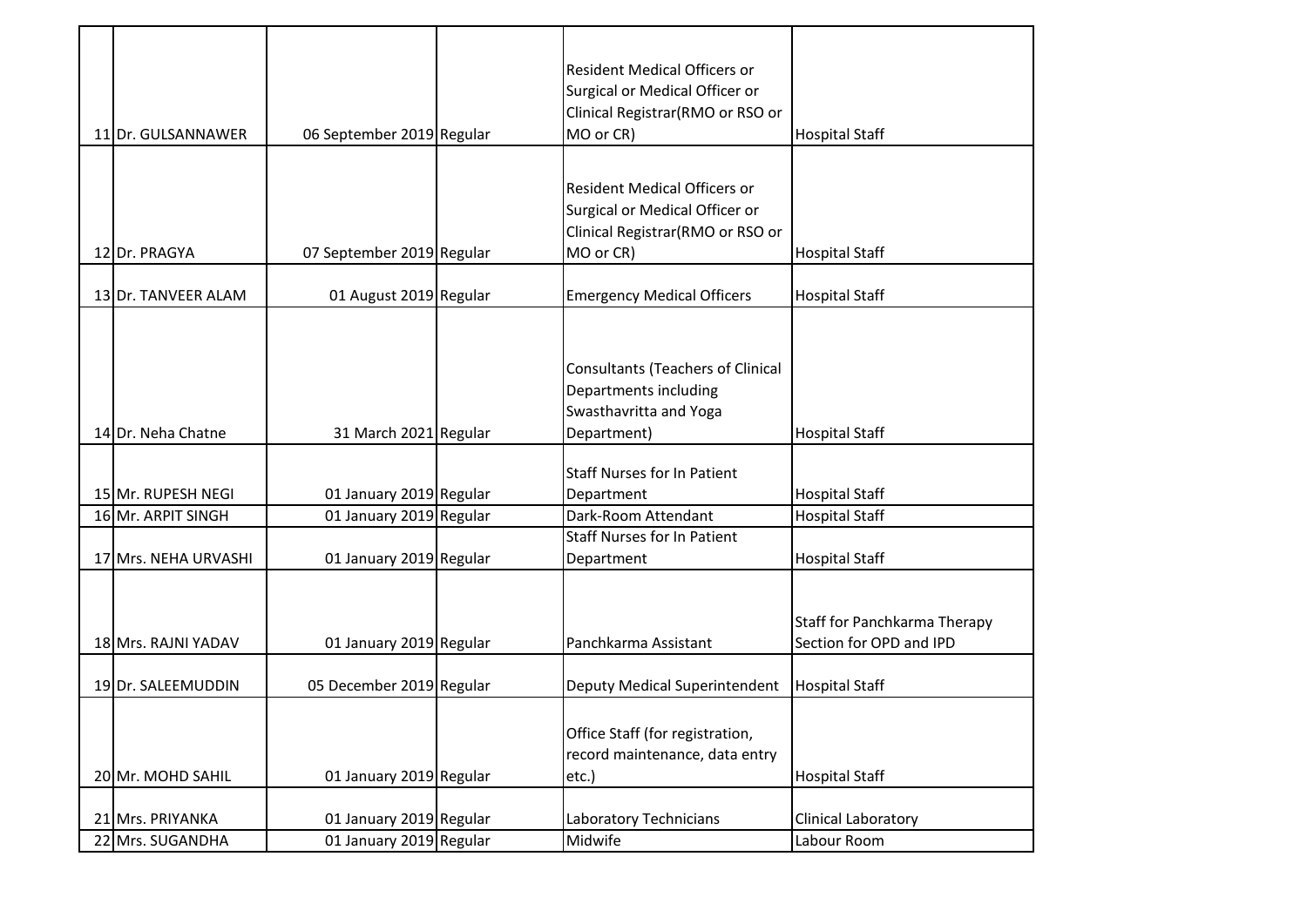| 23 Dr. SACHIN KUMAR                         | 01 January 2019 Regular  |         | Yoga teacher or expert (from<br>Swasthavritta and Yoga<br>Department)                                      | Staff for Panchkarma Therapy<br>Section for OPD and IPD             |
|---------------------------------------------|--------------------------|---------|------------------------------------------------------------------------------------------------------------|---------------------------------------------------------------------|
| 24 Mrs. EKTA BAKSHI                         | 01 January 2019 Regular  |         | Panchkarma Assistant                                                                                       | Staff for Panchkarma Therapy<br>Section for OPD and IPD             |
| Dr. Hamid Shikandar<br>25 Mevekari          | 04-01-2021S              | Regular | <b>Hospital Superintendent</b>                                                                             | <b>Hospital Staff</b>                                               |
| 26 Mrs. MARIYAM ZAIDI                       | 01 January 2019 Regular  |         | Laboratory Technicians                                                                                     | Clinical Laboratory                                                 |
| 27 Mrs. NAZIA                               | 01 January 2019 Regular  |         | <b>Staff Nurses for In Patient</b><br>Department                                                           | <b>Hospital Staff</b>                                               |
| Mrs. NEHA<br>28 CHAUDHARY                   | 01 January 2019 Regular  |         | Office Staff (for registration,<br>record maintenance, data entry<br>etc.)                                 | <b>Hospital Staff</b>                                               |
| 29 Mrs. RUCHI                               | 01 January 2019 Regular  |         | <b>Nurses</b>                                                                                              | Staff of Operation Theatre and<br><b>Ksharsutra Therapy Section</b> |
| Dr. Surekha Narayan<br>30 Boradea           | 03 January 2021 Regular  |         | <b>Consultants (Teachers of Clinical</b><br>Departments including<br>Swasthavritta and Yoga<br>Department) | <b>Hospital Staff</b>                                               |
| Dr. Saurabh<br>Sukhracharya<br>31 Sonatakke | 22 December 2020 Regular |         | <b>Consultants (Teachers of Clinical</b><br>Departments including<br>Swasthavritta and Yoga<br>Department) | <b>Hospital Staff</b>                                               |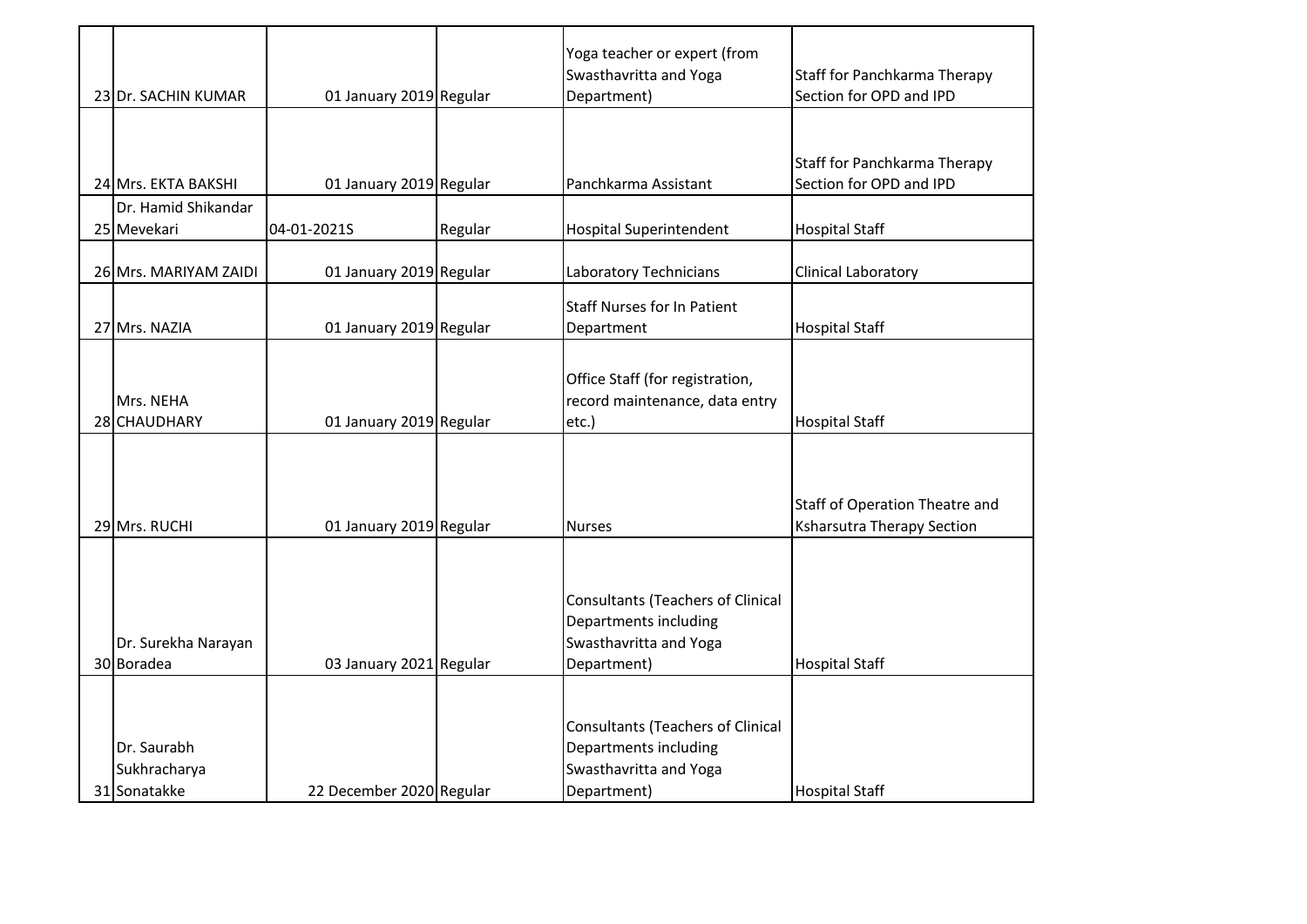|                     |                         | <b>Consultants (Teachers of Clinical</b> |                       |
|---------------------|-------------------------|------------------------------------------|-----------------------|
|                     |                         | Departments including                    |                       |
|                     |                         | Swasthavritta and Yoga                   |                       |
| 32 Dr. Harshvardhan | 01 January 2019 Regular | Department)                              | <b>Hospital Staff</b> |
|                     |                         |                                          |                       |
|                     |                         | <b>Consultants (Teachers of Clinical</b> |                       |
|                     |                         | Departments including                    |                       |
|                     |                         | Swasthavritta and Yoga                   |                       |
| 33 Dr. Maheshwar    | 01 January 2019 Regular | Department)                              | <b>Hospital Staff</b> |
|                     |                         |                                          |                       |
|                     |                         |                                          |                       |
|                     |                         | <b>Consultants (Teachers of Clinical</b> |                       |
|                     |                         | Departments including                    |                       |
| Dr.Tushar Bharat    |                         | Swasthavritta and Yoga                   |                       |
| 34 Gawade           | 01 January 2019 Regular | Department)                              | <b>Hospital Staff</b> |
|                     |                         |                                          |                       |
|                     |                         |                                          |                       |
|                     |                         | <b>Consultants (Teachers of Clinical</b> |                       |
|                     |                         | Departments including                    |                       |
| Dr. Raju Suresh Rao |                         | Swasthavritta and Yoga                   |                       |
| 35 Mohite           | 01 January 2019 Regular | Department)                              | <b>Hospital Staff</b> |
|                     |                         |                                          |                       |
|                     |                         | <b>Consultants (Teachers of Clinical</b> |                       |
|                     |                         | Departments including                    |                       |
| Dr.Suraj Rubab      |                         | Swasthavritta and Yoga                   |                       |
| 36 Sheikh           | 01 January 2019 Regular | Department)                              | <b>Hospital Staff</b> |
| Dr. VINEET KUMAR    |                         |                                          |                       |
| 37 SHANDILYA        | 01 August 2019 Regular  | <b>Emergency Medical Officers</b>        | <b>Hospital Staff</b> |
|                     |                         |                                          |                       |
|                     |                         | <b>Resident Medical Officers or</b>      |                       |
|                     |                         | Surgical or Medical Officer or           |                       |
|                     |                         | Clinical Registrar (RMO or RSO or        |                       |
| 38 Dr. SHAVEZ ALAM  | 01 January 2019 Regular | MO or CR)                                | <b>Hospital Staff</b> |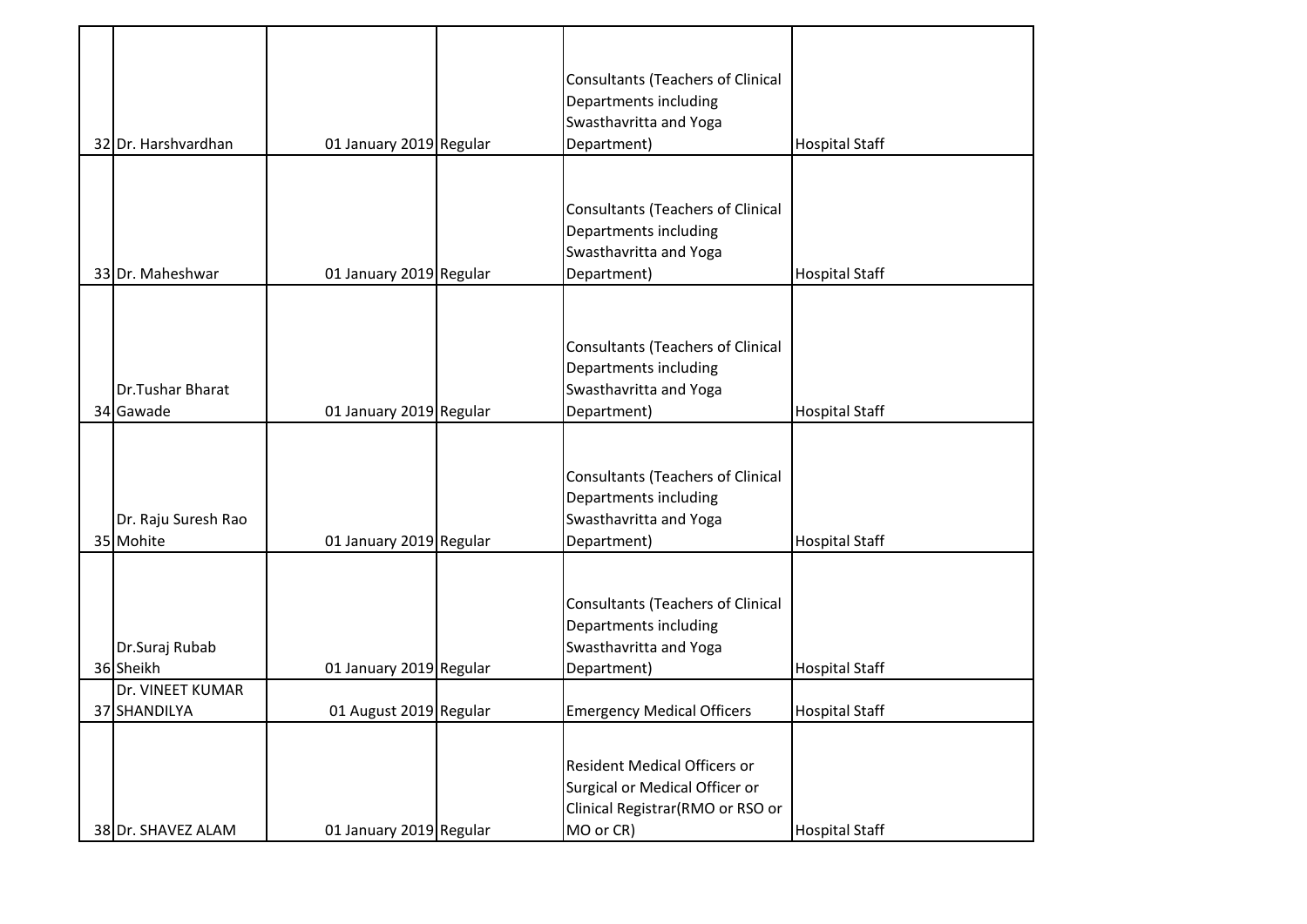|                       |                          | <b>Resident Medical Officers or</b> |                                       |
|-----------------------|--------------------------|-------------------------------------|---------------------------------------|
|                       |                          | Surgical or Medical Officer or      |                                       |
|                       |                          | Clinical Registrar (RMO or RSO or   |                                       |
| 39 Dr. SHALINI        | 01 January 2019 Regular  | MO or CR)                           | <b>Hospital Staff</b>                 |
|                       |                          | <b>Matron or Nursing</b>            |                                       |
| 40 Mrs. ITISREE JAINE | 01 January 2019 Regular  | Superintendent                      | <b>Hospital Staff</b>                 |
| Mrs. SADHANA          |                          |                                     |                                       |
| 41 KASHYAP            | 01 January 2019 Regular  | Ward Boy or Ayah                    | <b>Hospital Staff</b>                 |
| 42 Mr. SALMAN         | 01 January 2019 Regular  | Ward Boy or Ayah                    | <b>Hospital Staff</b>                 |
| 43 Mr. MOHIT          | 01 January 2019 Regular  | Ward Boy or Ayah                    | <b>Hospital Staff</b>                 |
| 44 Mr. RASHID         | 02 December 2019 Regular | Dresser                             | <b>Hospital Staff</b>                 |
| 45 Mrs. SUSHILA       | 01 January 2019 Regular  | <b>Dresser</b>                      | <b>Hospital Staff</b>                 |
|                       |                          |                                     |                                       |
|                       |                          |                                     | <b>Staff of Operation Theatre and</b> |
| 46 Ms. PHOOL WATI     | 01 January 2019 Regular  | <b>Operation Theatre Attendant</b>  | <b>Ksharsutra Therapy Section</b>     |
|                       |                          |                                     |                                       |
|                       |                          |                                     |                                       |
|                       |                          |                                     |                                       |
|                       |                          | Pharmacy Manager or                 |                                       |
|                       |                          | Superintendent (Teacher of Ras-     | <b>Teaching Pharmacy and Quality</b>  |
| 47 Dr. POOJA LAMYAN   | 01 January 2019 Regular  | Shastra, Bhaishajya Kalpana)        | <b>Testing Laboratory</b>             |
|                       |                          |                                     |                                       |
| 48 Dr. PARVEZ AHAMAD  | 01 January 2019 Regular  | <b>Surgical Specialist</b>          | <b>Modern Medical Staff</b>           |
|                       |                          |                                     |                                       |
| 49 Ms. NEETU          |                          | Workers                             | <b>Teaching Pharmacy and Quality</b>  |
|                       | 01 January 2019 Regular  |                                     | <b>Testing Laboratory</b>             |
| Mr. RAVINDAR          |                          |                                     | <b>Teaching Pharmacy and Quality</b>  |
| 50 KUMAR              | 01 January 2019 Regular  | Analytical Chemist (Part time)      | <b>Testing Laboratory</b>             |
|                       |                          |                                     |                                       |
|                       |                          |                                     |                                       |
| Mr. MOHD              |                          |                                     | <b>Teaching Pharmacy and Quality</b>  |
| 51 MURSALEEN          | 01 January 2019 Regular  | Pharmacognosist (Part time)         | Testing Laboratory                    |
|                       |                          |                                     |                                       |
| 52 Dr. RACHNA RASTOGI | 01 January 2019 Regular  | Obstetrician and Gynecologist       | Modern Medical Staff                  |
| 53 Mr. VISHAL         | 01 January 2019 Regular  | Cook/Food Service                   | <b>Others</b>                         |
|                       |                          |                                     |                                       |
| 54 Dr. A K NAG        | 01 January 2019 Regular  | Opthalmologist                      | <b>Modern Medical Staff</b>           |
| 55 Mr. RABBAN         | 01 January 2019 Regular  | Washerman                           | Others                                |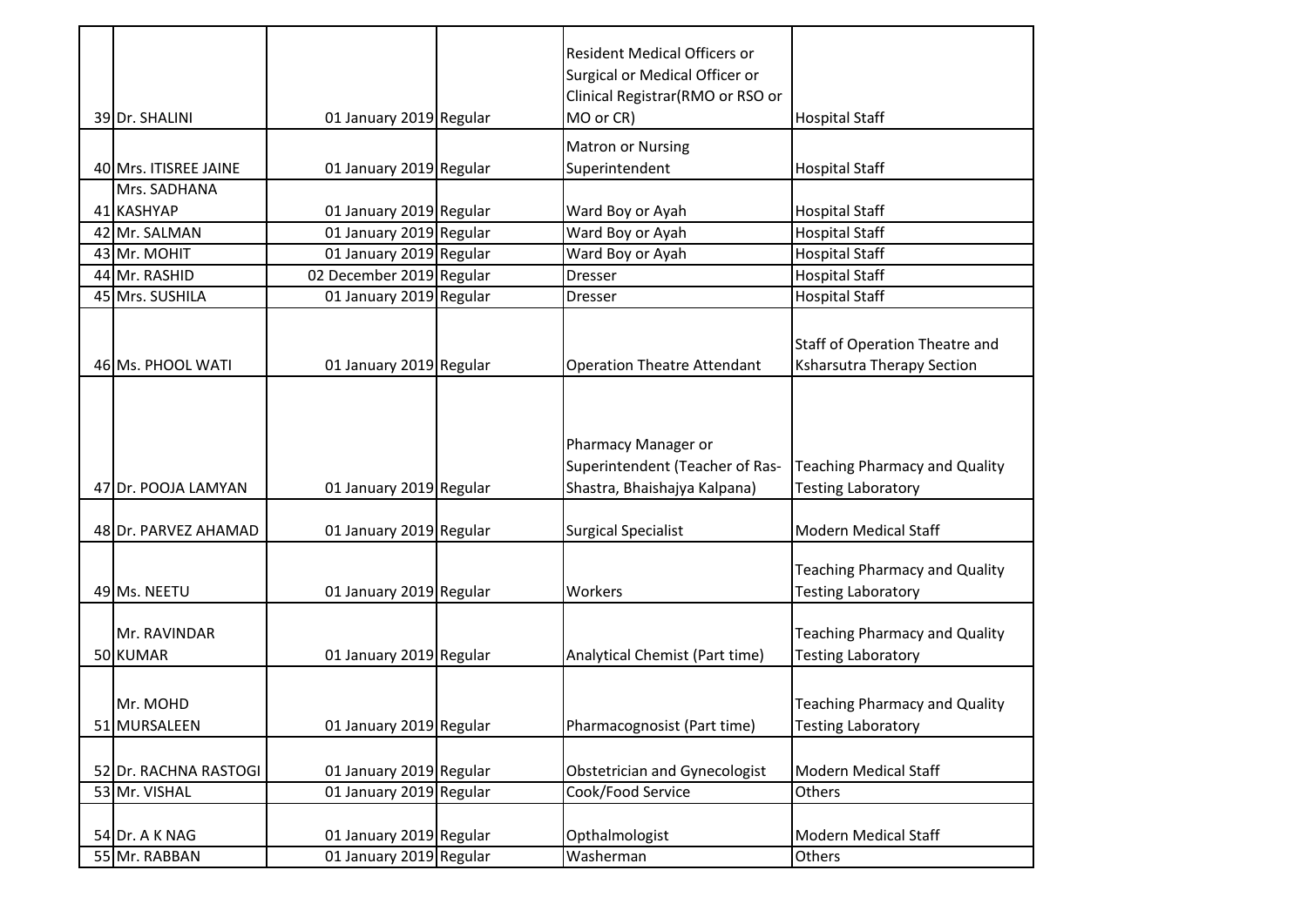| Dr. A K BAHEL                | 01 January 2019 Regular  | Radiologist                                                                                        | Modern Medical Staff                                                |
|------------------------------|--------------------------|----------------------------------------------------------------------------------------------------|---------------------------------------------------------------------|
| Mr. ISLAM                    | 01 January 2019 Regular  | <b>Driver</b>                                                                                      | Others                                                              |
| Mr. SHIV KUMAR               | 01 January 2019 Regular  | <b>Security Guard</b>                                                                              | <b>Others</b>                                                       |
| Dr. Maheshwar                | 01 January 2021 Regular  | Panchkarma Specialists (Teachers<br>of PanchKarma Teaching<br>Department)                          | Staff for Panchkarma Therapy<br>Section for OPD and IPD             |
| Dr. BYOMESH<br><b>DOBHAL</b> | 01 January 2019 Regular  | House Officer or Clinical Registrar Staff for Panchkarma Therapy<br>or Senior Resident (Ayurvedic) | Section for OPD and IPD                                             |
| Mr. HANIF                    | 01 January 2019 Regular  | Others                                                                                             | Others                                                              |
| Mrs. WAJID ALI               | 01 January 2019 Regular  | Panchkarma Assistant                                                                               | Staff for Panchkarma Therapy<br>Section for OPD and IPD             |
| Mr. DANISH ALI               | 01 January 2019 Regular  | Panchkarma Assistant                                                                               | Staff for Panchkarma Therapy<br>Section for OPD and IPD             |
| Dr. MANISHA YADAV            | 01 January 2019 Regular  | Shalya and Ksharsutra Therapy<br>Specialists (Teachers of Shalya<br>Department)                    | Staff of Operation Theatre and<br><b>Ksharsutra Therapy Section</b> |
| Dr. Pooja Subhash            | 27 March 2021 Regular    | Prasooti evum Stri Roga<br>Specialists (Teachers of Prasooti<br>evum stri roga Department)         | Labour Room                                                         |
| Mr. VINIT KUMAR              | 19 August 2019 Regular   | X-Ray Technician or<br>Radiographer                                                                | Modern Medical Staff                                                |
| Mrs. TARAWATI                | 01 January 2019 Regular  | <b>Bone Setter</b>                                                                                 | Others                                                              |
| Mr. QADIR                    | 01 January 2019 Regular  | Electrician                                                                                        | Others                                                              |
| Ms. KM SHEETAL               | 02 December 2019 Regular | Peon or Attendant                                                                                  | Clinical Laboratory                                                 |
| Dr. UNSHA PAREVEEN           | 07 August 2019 Regular   | Physiotherepist                                                                                    | Modern Medical Staff                                                |